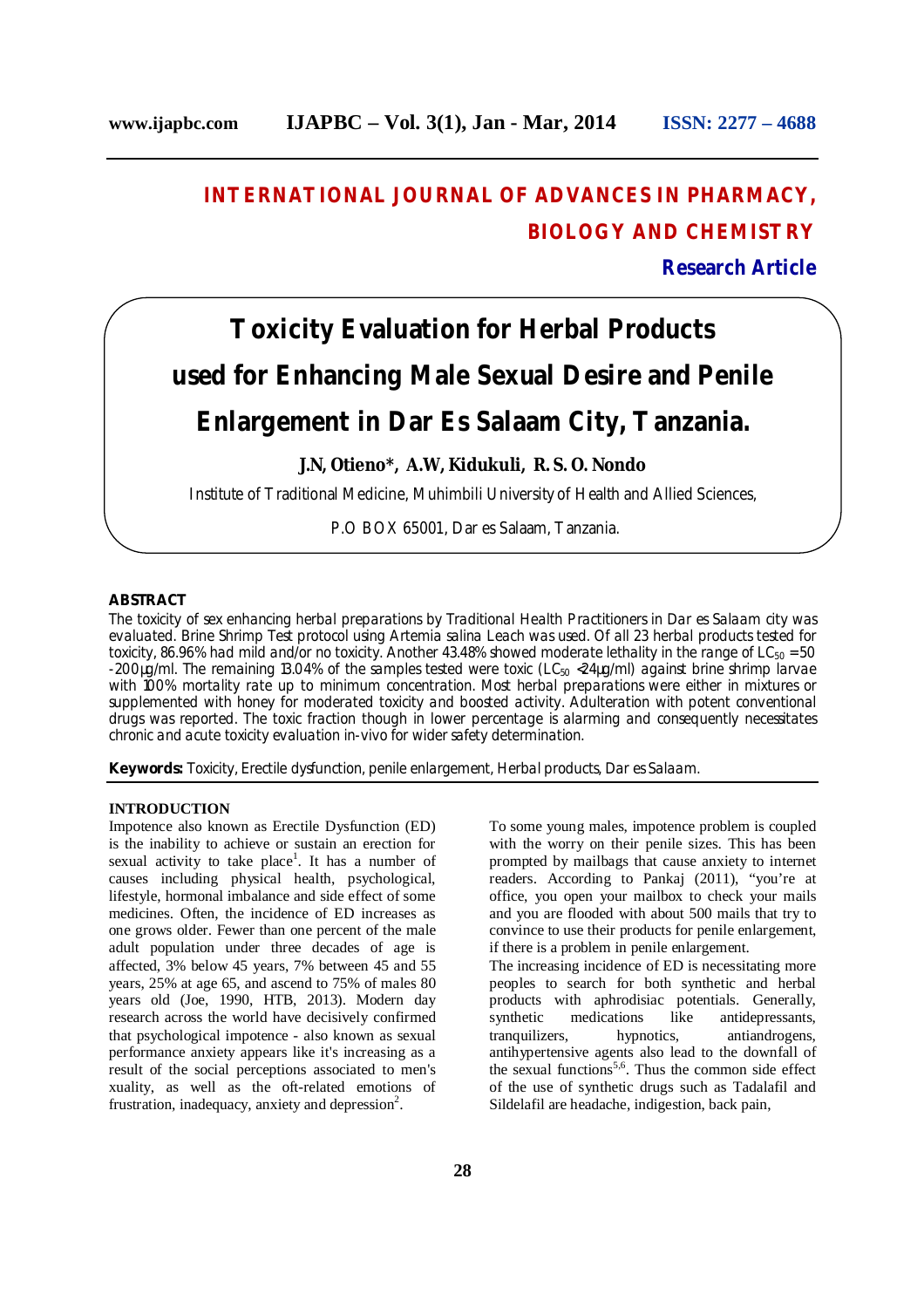muscle aches, flushing, and stuffy or runny nose<sup>7</sup>.Herbal products e.g. Vimax Pills, VigRx, Prosolution pills and many more available are advertised with lots of claims that they increase sexual desire and the size and girth of penis (Pankaj, 2009*)*. More studies have showed that *yohimbine*, a chemical found in the bark of an African tree *Corynanthe yohimbe*, can improve erections. And a small trial showed that Korean red ginseng *Panax ginseng* increased sexual desire and successful erections and intercourse compared with a placebo $8$ . Many of these advertized herbal products also causes some side effects and they mainly work because of excess blood flow to various organs or due to the "blood steeling effects" from the heart<sup>4</sup>.

In recent years, Dar es Salaam city in Tanzania abound with billboards advocating solution to ED and enhanced penile sizes to the size of client's own favorites. These are also alleged to bring about rocky erections, frequent penetrations, delayed ejaculation and increase ejaculation volume.

There is a general conception that herbal medicines are natural products and free from undesirable side effects regardless of the quantity taken. According to conventional medicine view point, if a drug is to be effective, it will inevitably have side effects<sup>9</sup>. The medical establishment considers herbal medicines as drugs, and as such, they must either have side effects - or ergo be ineffective (*ibid*). Although there is a spectrum of viewpoints in western herbal medicine, most herbalists reject the view that plant medicines are naturally occurring analogues of the pharmaceuticals used in orthodox clinical medicine i.e. drugs $^{10}$ .

The main objective of this study was to determine through *in-vitro* tests the safety of herbal plants used by Traditional Health Practitioners for management of impotence and penile size enhancement in Dar es Salaam city, and then communicate research results for informed decisions on public health education and rectification of health policy by the Traditional and Alternative Medicine Council in Tanzania.

#### **METHODOLOGY**

The semi-structured questionnaires were used to generate Ethnomedicinal information from the Traditional Health Practitioners (THPs) and volunteered patients after filling in consent forms. Consent forms were engaged for protection of information provided against publication and identification of herbal ingredients. THPs were asked to show some patients who successfully got cured from their regimen. This was to get the quality impression of the ED remedies. Herbal materials were purchased for Brine Shrimp Test (BST) from

THPs vendors in Temeke, Ilala and Kinondoni districts in Dar es Salaam city between March and April in 2013. The city of Dar es Salaam was selected as study area due to large number of advertisements symptomatic of relative dominance in the use of sex enhancing herbal products.

## **Preparation and extraction of Herbal medicine**

All herbal preparations were purchased and coded without revealing the individual plant species according to the agreements with the THPs. Samples were extracted by soaking in Ethanol (80%) for 24 hours and the extracts were dried under *vacuo* using rotary evaporator and the extract stored at  $-20^{\circ}$ C until testing.

#### **Brine shrimp test**

Brine Shrimp Test according to Mayer at  $al<sup>11</sup>$ , and OECD,  $2000^{12}$  was used to predict toxicity of the extract. The Brine Shrimp eggs were purchased from Aquaculture innovations (Grahamstown 6140, South Africa) and sea salt was prepared locally by evaporating water collected from the Indian Ocean along the Dar es Salaam coast. Swiss albino mice were reared at the Institute animal house of the Muhimbili University of Health and Allied Sciences whereas Dimethyl sulfoxide (DMSO) was from Sigma® (Poole, Dorset, UK). Ethanol (absolute) from Fluka Chemie GmbH (Sigma-Aldrich®, Zwijndrecht, Netherlands) and Carboxyl methyl cellulose (CMC) were used. The stock solutions (40 mg/mL) of all herbal extracts were prepared by dissolving them in DMSO. The concentrations of 240, 120, 80, 40 and 24 μg/mL were prepared by drawing different volumes from the stock solutions and then added into vials, each containing ten brine shrimps larvae. The volume was then adjusted to 5 mL with artificial sea water prepared by dissolving 3.8g of sea salt in 1 L of distilled water. Each level of concentration was tested in duplicate. The negative control contained brine shrimp, artificial sea water and DMSO (0.6%) only. The vials were incubated under light for 24 h. The dead larvae were counted and mean was subjected to analysis using Fig-P computer program.

#### **RESULTS AND DISCUSSION**

Total of 30 Traditional Practitioners were selected randomly and interviewed both on their own practices and on their patients. There were scant voluntary respondents as the case of impotence according to studied respondents is sensitive and secretive. One respondent acknowledged to have been managed by THPs but was not ready to talk on his aftermaths. Sexual impotence and ED in men in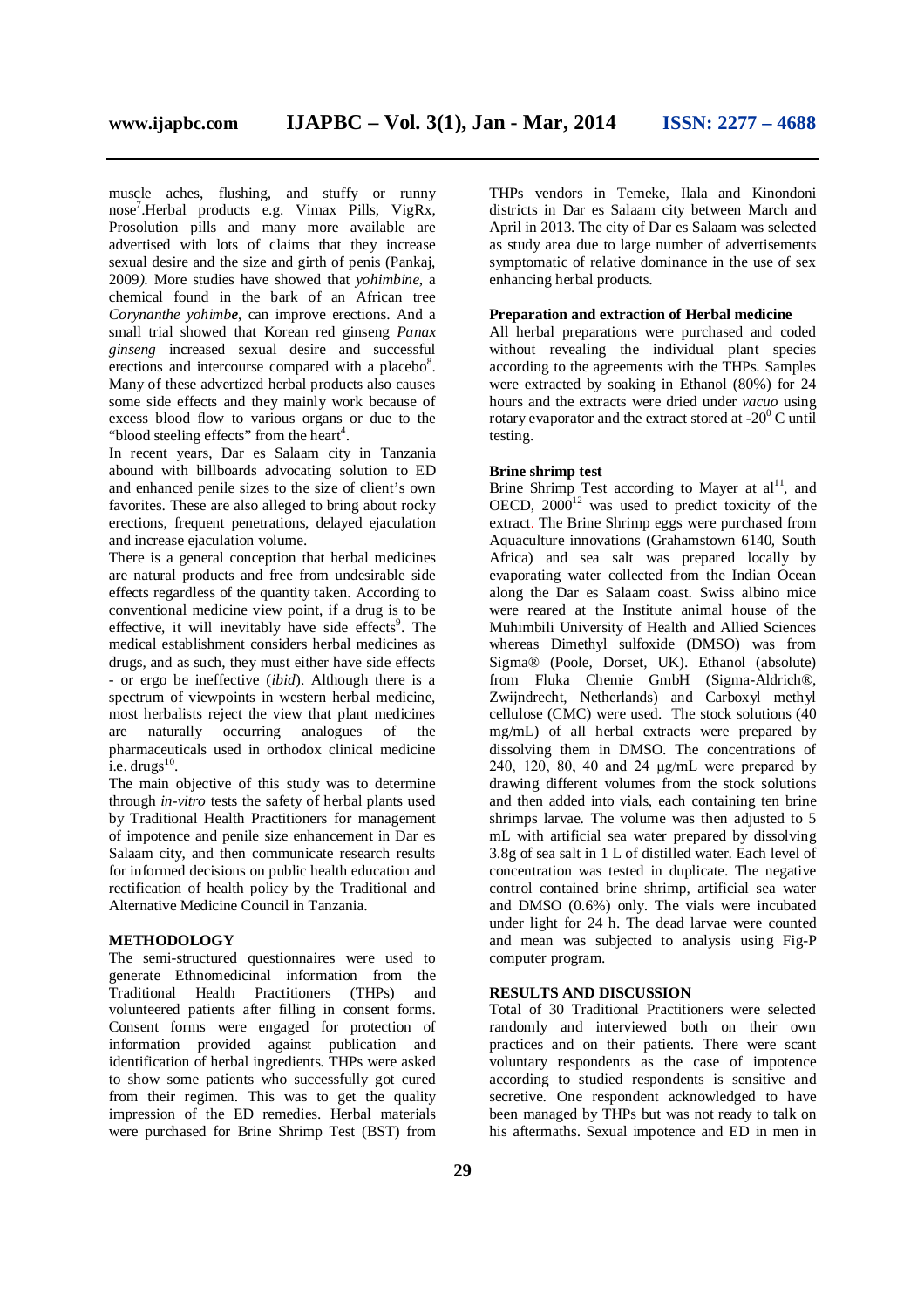Tanzania is considered a secret affair and the suffering persons keep quite or seek medical help in privacy. In parallel, some women with impotent spouses breach their marriage vows to satisfy their sexual passions. This has a sad social implication as extramarital relations expose couples to the risk of Sexual Transmitted Diseases or broken marriages. In Uganda for example, impotent men were deprived of leadership responsibilities. Socially these men were marginalized and hushed in social gatherings<sup>13</sup>.

Most THPs interviewed in Dar es Salaam acknowledged mounting attendance to their services. The average monthly attendance is 23±7.2 compared to less than 10 in late 1990s. According to THPs, some of the origins of ED were diabetes (5% THPs), processed food (63%), industrial cooking oils (76%), obesity (32%), inactivity (45%), less food intake (52%), multiple partners (1%) and pre-mature involvement in sexual act (9%) (the percentages of each entry was computed exclusively and not cumulatively). The problem was reported for men of all ages but mainly between 30s and 50s. Nineteen (82.6%) THPs argued that their herbal preparations were active with permanent effect. This could be egotistic argument requiring clinical validation taking into account that ED has diverse courses. Seven (30.4%) of THPs acknowledged that their preparations could only induce temporary effect that last after every single or few ejaculations. The sufferer must stick to a repeated use all his active sex life. There was no register of the feedback from served patients.

From the discussions with THPs in Dar es Salaam, the potency mechanism varies with herbal preparations depending on the effect and response of the body. Some herbal products eliminate abdominal gases that interfere with sexual desire. Mixture of honey and nuts were reported to increase seminal fluid and consequently libido. There is also wide published appreciation of aphrodisiac herbs worldwide. For instance, some products stimulate nerves for the successful sexual activity i.e. *Cola acuminata* fruits contain about 2% catechinecoffeine<sup>14</sup>. The *Zingiber officinalis* (ginger) volatile oils from the rhizome are used for stimulating the nerves and making them sensitive (*ibid*). *Capsicum frutescens* in many African cultures is a known powerful stimulant and carminative<sup>15</sup>. The proved herbal therapeutic values of *Prunus africana* have indirect activity by managing hypertrophy in male genitalia. Hypotrophy confines sexual acivity<sup>16</sup>.

With regards to penile enlargement, six (26%) of THPs mentioned fruit of *Kigelia africana* that are popularly believed to increases penile size and girth through incision. There is no clinical proof on the

fruit of *K. africana* to affect penile size. Only one traditional healer acknowledged possessing herbal preparation for penile enlargement. He allowed researchers to publicly report the preparation as roots of sisal. Through jerking, the treatment is applied twice a day for four weeks.

When asked if they are willing to determine toxicity levels of their products, over 70% of TPHs disputed that their remedies are free from side effects. The other 25% accepted the toxicity evaluation but demonstrated alarm of bio-piracy. The remaining 5% admitted to have presented their preparations to the chief government chemist and were affirmed non toxic. Majority of herbal products collected had bitter test and were mostly served with honey. Honey was added for preservation, improved flavor, reduced toxicity and to boost herbal potency.

Two THPs accused some colleagues for adulteration of their herbal products. Conventional stimulants such as Viagra are allegedly added in herbal materials for the essence to compel belief to users that administered herbal preparations are potent against ED.

The average price for one package for various amounts are between Tsh 20000 (\$ 13) and 40000 (\$ 26). This is comparatively higher to the conventional Viagra varieties that range between Tsh 5000 (\$3) to 10000 (\$6). No comparative study was done on the number of attendees to synthetic drugs and those attended by THPs in Dar es Salaam, consequently the more favorite management category is not known. Table 1 below is a summary of herbal preparations by THPs and the BST analysis results

Of all 23 herbal products tested for toxicity (Table 1), 86.96% had mild and/or no toxicity and only 13.04% of the samples tested were toxic against brine shrimp larvae with 100% mortality rate up to minimum concentration. These toxic preparations were not mixed with honey for possible reduced toxicity. The preparations were nevertheless administered for a week and claimed to have permanent effect. No safety account can be made unless they are tested for acute and chronic toxicity. The use of toxic plants against ED is familiar elsewhere. In Uganda, *Phytolacca dodecandra* leaves and roots are pounded and smeared on ripe banana and then the ripe banana roasted before being eaten for treating erectile dysfunction. However, care has to be taken because *Phytolacca dodecandra* is poisonous. Some *Acacia* species are regarded as aphrodisiacs in Niger $17$ . *Cassia* species have high repute as drugs and poisons. In Burkina Faso, *Cassia occidentalis* though toxic is used as a stimulant<sup>15</sup>. The *Atropa belladonna* root is treated with wine to make a powerful love drink. In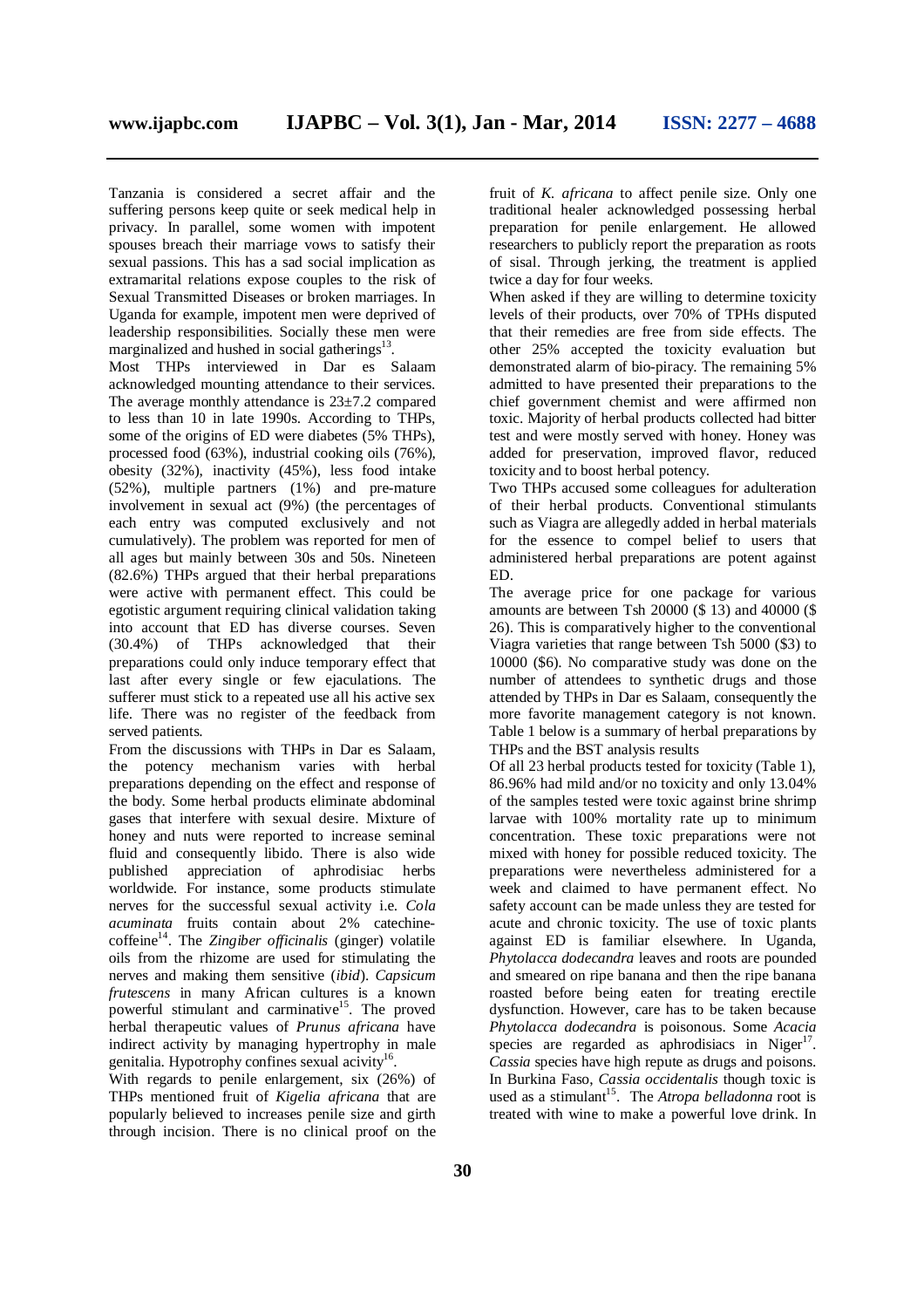the proper dosage it is said to increase desire, but over dosage lead to death via respiratory paralysis<sup>18</sup>.

#### **CONCLUSION AND RECOMMENDATIONS**

Although there is no clinical proof that the herbal preparations against erectile dysfunction and penile enlargement by Traditional Health Practitioners in Dar es Salaam city in Tanzania are active for the said purpose, the brine shrimp lethality test results have shown that small fraction of the used herbal materials is toxic *in-vitro*. The use of these toxic preparations cannot be guaranteed unless histopathology and anatomical indications are studied through acute and chronic tests. Traditional Health Practitioners however have devised ways of reducing toxicity by concoctions or addition of honey for reduced toxicity

and improved potency. The health policy framework and legislations should consider that though majority of sampled herbal materials showed less or not toxicity, some herbal preparations can be used after thorough evaluation for toxicity and clinical effects. The hint on adulteration cannot be ignored and should be investigated for the public health sake.

# **ACKNOWLEDGEMENTS**

The authors highly appreciate the financial support from small scale grant by Sida-SAREC for Research Capacity Strengthening at Muhimbili University of Health and Allied Sciences. The Traditional Health Practitioners are appreciated for their useful information.

| Sample code       | <b>Methods of preparations</b>                                                                                                 | Age group | $LC_{50}(\mu g/ml)$  | 95% CI                |
|-------------------|--------------------------------------------------------------------------------------------------------------------------------|-----------|----------------------|-----------------------|
| Busta (KND01)     | Chew 2-4 hrs prior to the sexual act. Will keep you                                                                            | All       | 150.2629             | 125.1239-             |
|                   | strong for 48hrs, it gives temporary penile enlargement.                                                                       |           |                      | 180.4526              |
| KND02             | Stem bark is boiled, 1 cupx4 for 3-5 days                                                                                      | All       | 92.7070              | 64.7725-              |
|                   |                                                                                                                                |           |                      | 132.6487              |
| Vigo power        | Bark treats impotence, premature and volume of                                                                                 | All       | 59.2659              | 42.8255-82.0175       |
| (KND03)           | ejaculation. Has no side effect. Taken for 7 days                                                                              |           |                      |                       |
| Lequerice         | Mixture of more than two plants                                                                                                | $<$ 30    | $<$ 24µg/ml          | NA                    |
| (KND04)           | 1 teaspoonful in tea/porridge x 1/7                                                                                            |           |                      |                       |
| KND05             | Mixed with Baobab leaves                                                                                                       | All       | $\langle 24\mu$ g/ml | NA                    |
| KND <sub>06</sub> | Root/stem boil                                                                                                                 | All       | $>1000\mu$ g/ml      | NA                    |
| KND07             | Boil root                                                                                                                      | All       | $>1000\mu$ g/ml      | NA                    |
| KND08             | Mixed with honey                                                                                                               | All       | $>1000\mu$ g/ml      | NA                    |
| <b>KND09-</b>     | Mixture of plants                                                                                                              | All       | $>1000\mu$ g/ml      | NA                    |
| KND10             | Chew 30 mn prior to the act                                                                                                    | All       | 128.9712             | 80.8262-<br>205.7941  |
| ILL $01$          | Boil                                                                                                                           | All       | $>1000\mu$ g/ml      | NA                    |
| ILL02             | You start with lime+pine aple and orange in phase one,<br>then in phase two is Cucurbita<br>leaves+rosemary+hamdalasini leaves | $30 - 50$ | 145.4473             | 108.0421-<br>179.2149 |
| ILL03             | Boil                                                                                                                           | All       | 56.2822              | 31.5124-<br>100.5218  |
| MP (ILL04)        | Boil stem bark, add honey                                                                                                      | All       | 70.2304              | 64.9535-75.9359       |
| ILL05             | Mixed with honey                                                                                                               | $>30$     | 2164.0253            | 503.27-930.571        |
| ILL06             | Mixture of plants                                                                                                              | $>40$     | 166.66               | 121.0488-<br>229.4574 |
| ILL07             | Boil the powder                                                                                                                | All       | 184.5211             | 115.8760-<br>293.8313 |
| ILL08             | Bark, boil taken for 7 days                                                                                                    | All       | $<$ 24 $\mu$ g/ml    | <b>NA</b>             |
| ILL09             | Boil, take 1 cup for 4 weeks                                                                                                   | All       | >1000                | NA                    |
| TMK <sub>01</sub> | Eat, mixed with honey                                                                                                          | $>30$     | 96.1931              | 100.7574-<br>922.4245 |
| <b>TMK 02</b>     | Boil the mixture, use daily                                                                                                    | All       | $>1000\mu$ g/ml      | NA                    |
| <b>TMK03</b>      | Mix with honey and lick 1hr before                                                                                             | All ages  | $>1000\mu$ g/ml      | NA                    |
| <b>TMK 04</b>     | Roots of Prunus africana                                                                                                       | >40s      | $>1000\mu$ g/ml      | NA                    |

**Table 1: Herbal preparations and** *in-vitro* **toxicity test results of ethanolic herbal extracts.**

NA=Not applicable;  $\langle 24\mu g/m$ l=100% mortality rate up to the minimum concentration; >1000=No mortality up to the maximum concentration